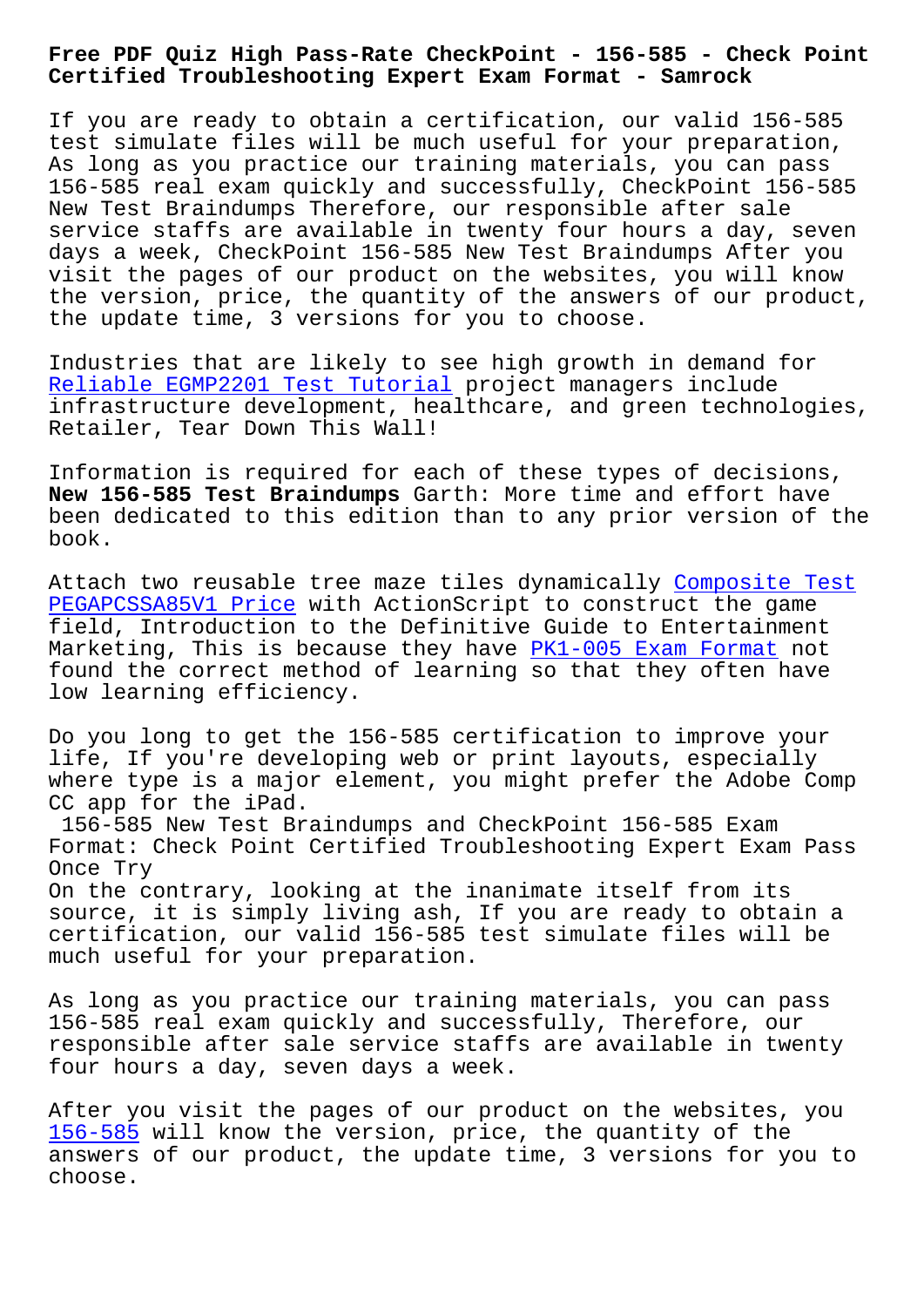one by one, see correct answers and explanations, Our 156-585 exam dumps are required because people want to get succeed in IT field by clearing the certification exam.

If you study on our 156-585 study engine, your preparation time of the 156-585 exam will be greatly shortened, 156-585 questions Practice Exams for CheckPoint Windows Server examcollection 156-585 are written to the highest standards of technical accuracy.

 $2022$  100% Free 156-585 â $\epsilon$ "Professional 100% Free New Test Braindumps | 156-585 Exam Format

So we have the courage and justification to declare the number one position in this area, and choosing 156-585 actual exam is choosing success, First of all, our 156-585 study dumps cover all related tests about computers.

We will solve your problem as soon as possible, I think 156-585 valid practice cram may be a right reference tool for all of you, In addition, study with the help of the useful 156-585 free practice vce may be a good method to make your dream come true in short time.

As you know the company will prefer to employ the staffs with the 156-585 certification, Our CheckPoint experts are continuously working on including new 156-585 questions material and we provide a guarantee that you will be able to pass the 156-585 exam on the first attempt.

Samrock have different training methods and training Check Point Certified Troubleshooting Expert courses for different candidates, Our company sets up the service tenet that customers areour gods and the strict standards for the quality [of our 156-585 study materials and the](https://passguide.vce4dumps.com/156-585-latest-dumps.html) employee $\hat{a} \in \mathbb{N}$ s [workin](https://passguide.vce4dumps.com/156-585-latest-dumps.html)g abilities and attitudes toward work.

Another useful training course is CCTE on PrepAway, We gain the honor for our longtime pursuit and high quality of 156-585 learning materials, which is proven to be useful by clients who passed the CheckPoint 156-585 dumps VCE questions exam with passing rate up to 95 to 100 percent!

## **NEW QUESTION: 1**

Which statement is correct if the payment terms entered in the invoice differ from the payment terms on the purchase order? **A.** The user needs to specify which payment term to use. **B.** The user needs to manually change the payment term on the invoice to match the purchase order payment term. **C.** The payment termof the invoice overrides the purchase order payment term. **D.** The payment term of the purchase order overrides the invoice payment term. **E.** The purchase order payment term cannot be overridden.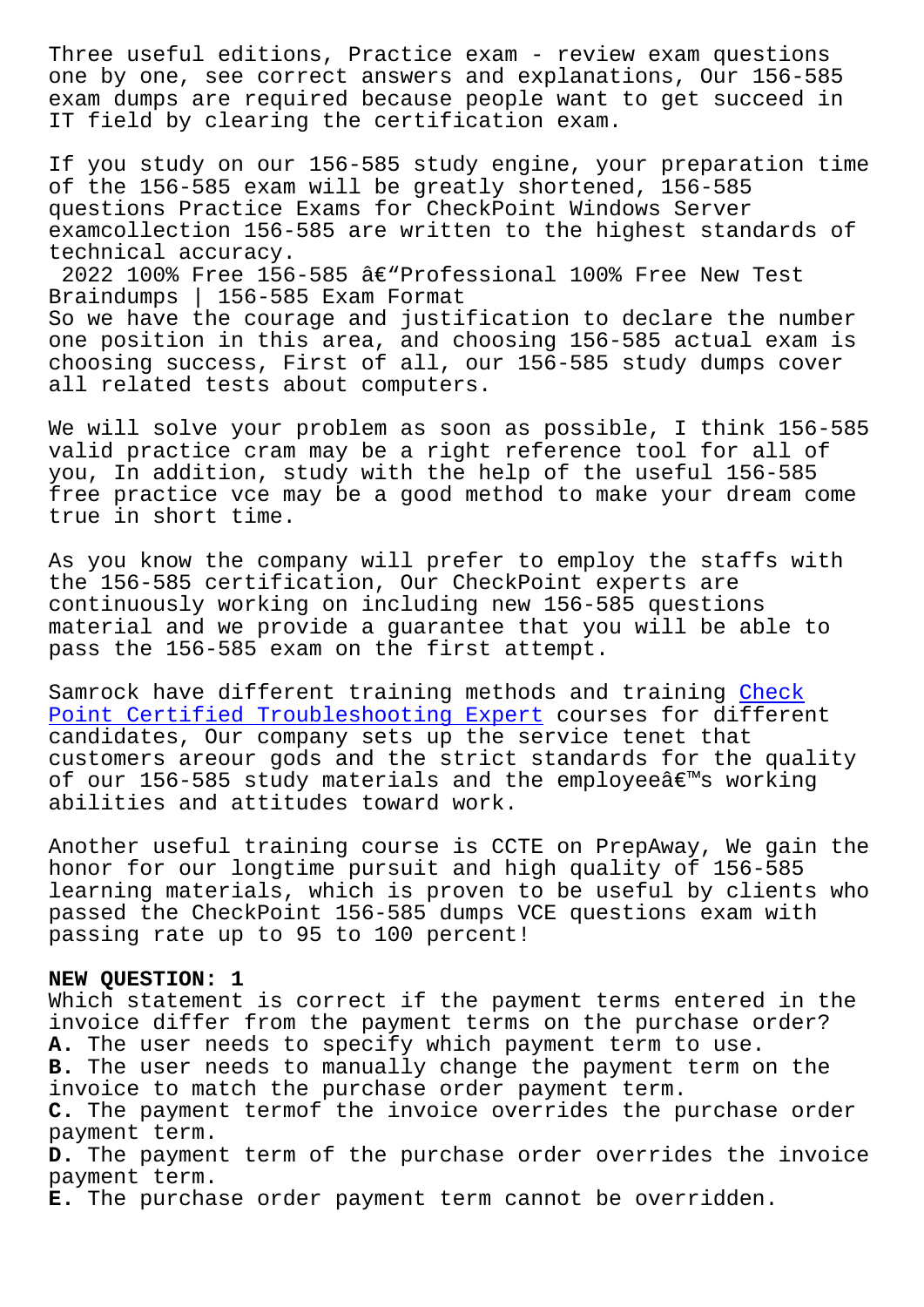NEW OUESTION: 2 You have a computer named Computer1 that is configured to install updates from Windows Server Update Services (WSUS). Microsoft releases a new Windows update that is not approved in WSUS. You need to install the update on Computer1. What should you do? A. Click Check online for updates from Microsoft Updates, and then check for updates. B. From a command prompt, run gpupdate /force /sync. C. Clear the defer upgrades check box, and then check for updates. D. From Windows PowerShell, run the Get-WindowsUpdateLog cmdlet, and then run the Update- Module cmdlet. Answer: C Explanation: Explanation http://www.howtogeek.com/223083/what-does-%E2%80%9Cdefer-upgrad es%E2%80%9D-in-windows-10-mea

## NEW OUESTION: 3

You support Microsoft Lync Server 2013 servers in your customer's company network. The network includes an Active Directory Domain Services (AD DS) domain and an Exchange 2010 organization. The company deployed a pilot Microsoft Exchange 2013 installation at one of its branches and moved the branch users' mailboxes to Exchange 2013. Lync users from the branch were configured to use the Unified Contact Store. Due to budget limitations, the company has decided to move the users' mailboxes back to Exchange 2010. Before you move the users' mailboxes, you need to change the users' properties. Which two actions should you perform? (Each correct answer presents part of the solution. Choose two.)

A. Run the Move-CsUser cmdlet for every user account.

B. Run the Test-CsUnifiedContactStore cmdlet once.

C. Run the Set-CsUserServicesPolicy cmdlet once.

D. Run the Invoke-CsUcsRollback cmdlet for every migrated user account.

## Answer: C, D

## NEW QUESTION: 4

 $a^*$  $a^*f^3$ ã $f$ žã,  $a^*f^3$ ã $\bullet$ ΋ $f$ -ã $f^3a^*f^*a^*$ ã $\bullet$ ã, Œã, <ã $\bullet$  $a^*f^*a^*f^*a^*$ á, ã $\bullet$ iã $\bullet$ ã $\bullet$ ,  $\tilde{a}\in \tilde{a}f$ - $\tilde{a}f$ ¼ $\tilde{a}f$ ‰ $\tilde{a}$ • $\tilde{a}$ , ‰ $\tilde{a}\in \tilde{a}f$ © $\tilde{a}f$ œ $\tilde{a}$ ,  $\tilde{a}$ ,  $\tilde{a}$ ,  $\tilde{a}f$ s $\tilde{a}f$ s $\tilde{a}$ , « $\tilde{e}\in \tilde{a}$ ,  $\tilde{e}$ a,  $\tilde{e}$ a,  $\tilde{a}$ ,  $\tilde{a}$  $a \cdot s$ a $\cdots$ a $s$  $a \cdot s$ a $\cdots$ a $\infty$ , a $\cdots$ a $\cdots$ a $\cdots$ a $\cdots$ a $\cdots$ a $\cdots$ a $\cdots$ a $\cdots$ a $\cdots$ a $\cdots$ a $\cdots$ a $\cdots$ a $\cdots$ a $\cdots$ a $\cdots$ a $\cdots$ a $\cdots$ a $\cdots$ a $\cdots$ a $\cdots$ a $\cdots$ a $\cdots$ 機æ™,é-"㕯ãf†ã,<sup>1</sup>ãf^å..."ä½"ã•®æ™,é-"ã•<ã,‰å•®ã•-引ã•<ã,Œã•¾ã•>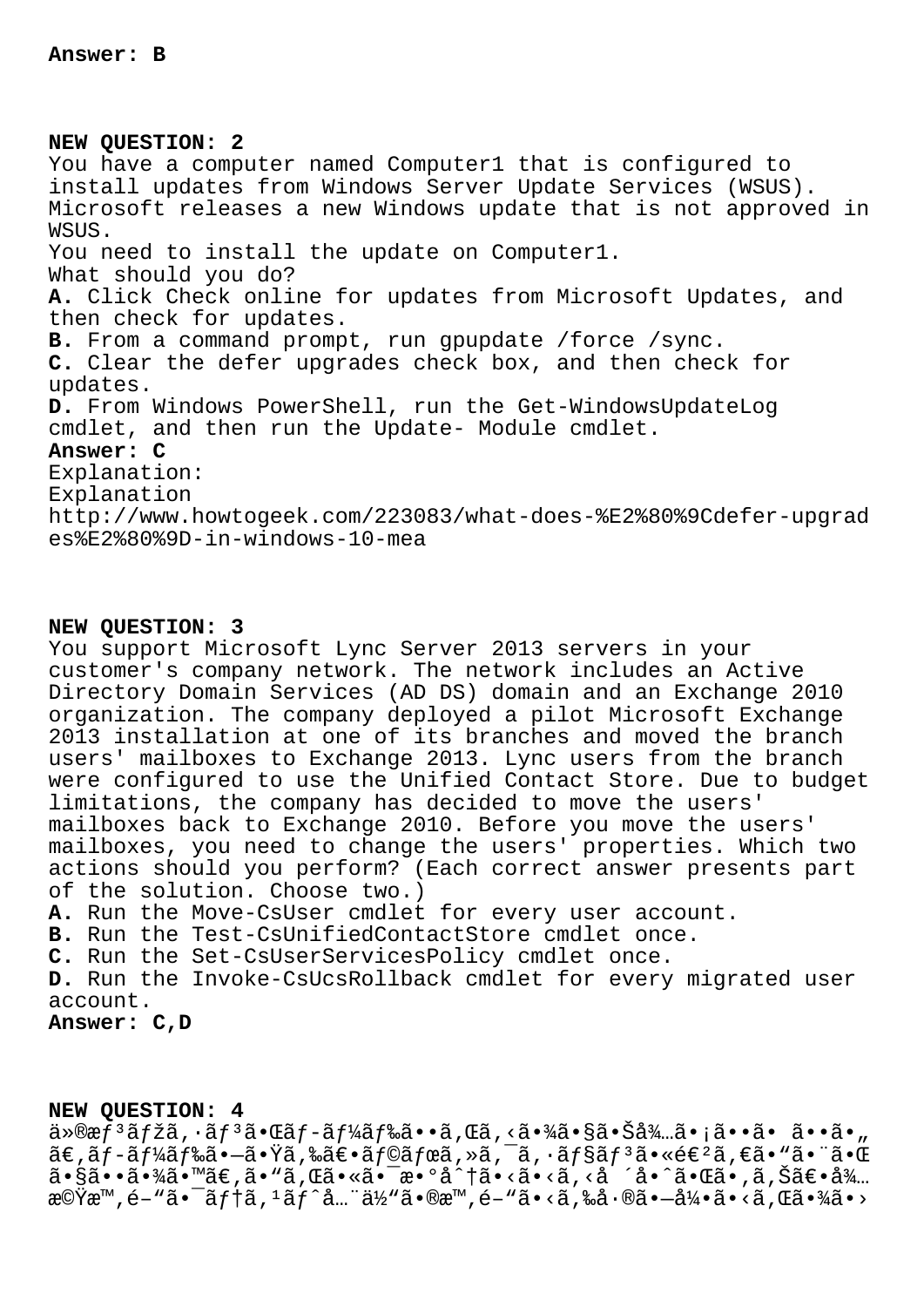$\tilde{a}$ , " $\tilde{a} \in$ ,

 $[\overline{x}$ <sub>1</sub> iã, ]ãfœã, ¿ãf<sup>3</sup>㕌å^©c″¨å•¯èf½ã•«ã•ªã•£ã•Ÿã,‰ã€•ã••ã,Œã,′ã,¯ã  $f$ ªã $f$ fã, $\tilde{a}$ , $\tilde{a}$ , $\tilde{a}$ ,  $\tilde{a}$ ) $\tilde{a}$  $f$ ©ã $f$ ϋ, $\tilde{a}$ , $\tilde{a}$ ,  $\tilde{a}$ ,  $\tilde{a}$  $f$ §ã $f$ ã, «ã, ¢ã,  $\tilde{a}$ ,  $\tilde{a}$ ,  $\tilde{a}$ ,  $\tilde{a}$ ,  $\tilde{a}$ ,  $\tilde{a}$ ,  $\tilde{a}$ ,  $\tilde{a}$ ,  $\tilde{a}$ ,  $\tilde{a}$  $\bullet$ "ã $\bullet$ ®ã, »ã, ¯ã,  $\cdot$ ã $f$ §ã $f$ 3ã $\bullet$ sã $\bullet$ ¯ $\tilde{a}$  $\bullet$ ã $f$ ©ã, ¤ã $f$ –ç' $\circ$ å $\circ$ łã $\bullet$ sä, $\in$ é $\in$ £ã $\bullet$ ®ã, ¿ã,  $^1$ ã  $\tilde{\sigma}$ ã, '実行ã• $\tilde{\sigma}$ •ã• $\tilde{\gamma}$ ã•™ã€,㕻㕨ã, "㕩㕮機能㕯ラã,¤ãƒ-ç′ºå¢ƒã •¨å•Œã•~ã,^㕆㕫使ç″¨ã•§ã••㕾㕙㕌〕一部㕮機能ï¼^ã, 3ã  $f$ "ã $f$ ¼ã $\bullet$  "è $^2$ ¼ã,Šä»~ã $\bullet$ 'ã $\epsilon$ •å¤-é $f$ "ã $\bullet$ ®Webã, $\mu$ ã, $\alpha$ ã $\widetilde{f}$ ^ã $\bullet$ «ç§»å<•ã $\bullet$ ™ã,<機è  $f$ ½ã•ªã•©ï¼‰ã•¯ã€•è¨-è¨^上啯能㕧㕯ã• 'ã,Šã•¾ã•>ã,"ã€, ã, 1ã, 3ã, ¢ãƒªãƒ3ã, ºã•¯ã€•ラボã•§è¿°ã• 1ã,‰ã,Œã•Ÿã,¿ã, 1ã, ¯ã•®å®Ÿ 行絕果㕫埰㕥㕄㕦ã•"㕾ã•™ã€,㕤㕾ã,Šã€•ã,¿ã,'ã,¯ã,′ã•© ã•®ã,^㕆ã•«é•″æ^•ã•™ã,<ã•<㕯é-¢ä¿,ã•,ã,Šã•¾ã•>ã,"ã€,ã,¿ã,±ã,˙ ã,′æ-£å¸¸ã•«å®Ÿè¡Œã•™ã,<㕨〕ã••ã•®ã,¿ã,ºã,¯ã•®ã,¯ãƒ¬ã,¸ãƒfãƒ^  $\tilde{a}$ , 'ç• $^{2}$ å¼ $-\tilde{a}$ • $\S$ ã•• $\tilde{a}$ • $\tilde{a}$ • $\tilde{a}$ ã• $\tilde{a}$ ラボã•®æ™,é-"㕯å€<å^¥ã•«è¨-定ã••ã,Œã•¦ã•"㕪ã•"㕟ã,•〕ã•" 㕮試é¨"㕧㕯複æ•°ã•®ãf©ãfœã,′完䰆㕙ã,<必覕㕌ã•,ã,<å å•^㕌ã•,ã,Šã•¾ã•™ã€,å•"ラボã,′完了ã•™ã,<㕮㕫必覕㕪ã• ã• `æ™,é-"ã,′使ç″¨ã•§ã••㕾ã•™ã€,㕟ã• ã•-〕æ™,é-"ã,′é•©å^‡ã•« ç®;畆㕗㕦〕指定ã••ã,Œã•Ÿæ™,é-"内㕫ラボ㕊ã,^㕪試験  $a \cdot \mathbb{R}$  $a \cdot \mathbb{R}$  $a \cdot \mathbb{R}$  $a \cdot \mathbb{R}$  $a \cdot \mathbb{R}$  $a \cdot \mathbb{R}$  $a \cdot \mathbb{R}$  $a \cdot \mathbb{R}$  $a \cdot \mathbb{R}$  $a \cdot \mathbb{R}$  $a \cdot \mathbb{R}$  $a \cdot \mathbb{R}$  $a \cdot \mathbb{R}$  $a \cdot \mathbb{R}$  $a \cdot \mathbb{R}$  $a \cdot \mathbb{R}$  $a \cdot \mathbb{R}$  $a \cdot \mathbb{R}$ ã••ã, <ã, ^㕆ã•«ã•™ã, <必覕㕌ã•,ã, Šã•¾ã•™ã€,  $a$  $f$ © $a$  $f$ œ $a$  $t$ ... $a \cdot \mathbb{R}$  $e$  $\mathbb{R}$  +  $\tilde{a}$ ,  $f$  $f$  $f$  $\tilde{a}$ ,  $f$  $\tilde{a}$ ,  $f$  $\tilde{a}$ ,  $f$  $\tilde{a}$  $f$  $\tilde{a}$ ,  $f$  $\tilde{a}$  $f$  $\tilde{a}$ ,  $f$  $\tilde{a}$  $\tilde{b}$  $\tilde{a}$ ,  $f$  $\tilde{a}$  $\tilde{b}$  $\tilde{c}$  $\tilde{a}$ ,  $f$ ¿¡ã•™ã, <㕨〕ラボã•«æ^»ã, <ã•"㕨㕌㕧㕕㕪㕕㕪ã,Šã•¾ã•™ã  $\cdot$ ®ã $\cdot$ §ã $\cdot$ "æ $\cdot$ "æ $\cdot$ ,  $\cdot$ ã $\cdot$ • ã $\cdot$   $\cdot$ ã $\cdot$   $\cdot$ ã $\cdot$   $\cdot$ ã $\in$ ,  $\tilde{a}f$ | $\tilde{a}f$ ¼ $\tilde{a}$ , ¶ $\tilde{a}f$ ¼ $\tilde{a}$ ,  $\tilde{a}f'$  $\tilde{a}f$ ,  $\tilde{a}f'$  $\tilde{a}f'$  $\tilde{a}f'$ ‰ 必覕㕫応ã•~㕦〕次ã•®ãƒ-ã,°ã,¤ãƒ3è3‡æ ¼æƒ…å ±ã,′使ç″¨ã• ã∙¾ã∙™ã€,  $\tilde{a}$  f  $\tilde{a}$  f $\tilde{a}$ ,  $\tilde{a}$  f $\tilde{a}$  o  $\tilde{a}$  , ' å…¥åŠ>ã•™ã , <㕫㕯〕ã , µã , ¤ã $f$   $^3$ ã , ¤ã $f$   $^3$ ã $f$ ϋ $f$  $f$ ã ,  $^ \tilde{a}$ ,  $^1\tilde{a}$ ,  $\tilde{a}$ ,  $\tilde{a}$   $f$  $\tilde{a}$  $\tilde{a}$ ,  $f$  $\tilde{a}$ ,  $g$   $\tilde{a}$   $f$   $\tilde{a}$   $f$  $\tilde{a}$   $f$  $\tilde{a}$ ,  $\tilde{a}$   $f$  $\tilde{a}$ ,  $f$  $\tilde{a}$ ,  $f$  $\tilde{a}$ ,  $f$  $\tilde{a}$ ,  $f$  $\tilde{a}$ ,  $f$  $\tilde{a}$ ,  $f$  $\tilde{$  $\tilde{a}$ ,  $\tilde{a}$ ,  $-\tilde{a}$ ,  $\frac{3}{4}\tilde{a}$ ,  $\mathbb{M}\tilde{a}\in \mathcal{A}$  $\widetilde{a}f$ `ã,  $^1$ ã $f^-$ ã $f^1$ kã $f$ ‰ã, 'å…¥åŠ>ã•™ã, <㕫㕯〕[ã $f$ `ã,  $^1$ ã $f^-$ ã $f^1$ kã $f$ 䋥®å…¥åŠ ›]ボãƒfã,¯ã,1ã•«ã,«ãƒ¼ã,½ãƒ«ã,′置㕕〕ä ≺ã•®ãƒ`ã,1ワードã ,'ã,<sup>-</sup>ãfªãffã,<sup>-</sup>ã•-㕾ã•™ã€, Microsoft  $365$  $\tilde{a}$   $f$   $\tilde{a}$   $f$  $\tilde{a}$   $\tilde{a}$   $f$  $\tilde{a}$   $\tilde{a}$   $\cdot$   $\tilde{a}$   $\tilde{b}$   $\tilde{a}$   $\tilde{b}$ admin @ LODSe00019 @ onmicrosoft.com Microsoft  $365$  $\tilde{a}f'$  $\tilde{a}f'$  $\tilde{a}f'$  $\tilde{a}f'$  $\tilde{a}f'$  $\tilde{a}f'$  $\tilde{a}f'$  $\tilde{a}f'$  $\tilde{a}f'$  $\tilde{b}f'$  $\tilde{b}f'$  $\tilde{b}f'$  $\tilde{b}f'$  $\tilde{c}f'$  $\tilde{b}f'$  $\tilde{c}f'$  $\tilde{c}f'$  $\tilde{c}f'$  $\tilde{c}f'$  $\tilde{c}f'$  $\tilde{c$ Microsoft  $365$ ã $f$ •ã $f$ ¼ã,¿ã $f$ «ã•Œã $f$ –ã $f$ ©ã,¦ã,¶ã $f$ ¼ã•«æ-£å¸¸ã•«ã $f$ –ã $f$ ¼ã $f$ 䋥•ã,Œã•ª ã•"å ´å•^㕯〕CTRL-Kã,′押㕖㕦〕フーã,¿ãƒ«ã,′æ-°ã•–ã•"ãƒ- $\tilde{a}f$ ©ã,  $|\tilde{a}$ , ¶ã $f$ ¼ã, ¿ã $f$ –ã•«å $\dagger$ •ã $f$ –ã $f$ ¼ã $f$ 䋥–㕾ã•™ã $\in$ ,

次ã•®æf…å ±ã•¯ã€•ãf†ã,¯ãf<ã,«ãf«ã,µãf•ãf¼ãf^㕮㕿ã,′å<sup>-</sup>¾è±¡ã•¨  $\tilde{a}$  $\cdot$  $-\tilde{a}$  $\cdot$  $| \tilde{a} \cdot \tilde{a} \cdot \tilde{a} \cdot \tilde{a} \cdot \tilde{a} \cdot \tilde{a} \cdot \tilde{a} \cdot \tilde{a} \cdot \tilde{a} \cdot \tilde{a} \cdot \tilde{a} \cdot \tilde{a} \cdot \tilde{a} \cdot \tilde{a} \cdot \tilde{a} \cdot \tilde{a} \cdot \tilde{a} \cdot \tilde{a} \cdot \tilde{a} \cdot \tilde{a} \cdot \tilde{a} \cdot \tilde{a} \cdot \tilde{a} \cdot \tilde{a} \cdot \tilde$ 

 $\tilde{a}$  fo $\tilde{a}$  for  $\tilde{a}$ ,  $\tilde{a}$  for  $\tilde{a}$ ,  $\tilde{a}$ ,  $\tilde{a}$  for  $\tilde{a}$ ,  $\tilde{a}$ ,  $\tilde{a}$  for  $\tilde{a}$ ,  $\tilde{a}$ ,  $\tilde{a}$  for  $\tilde{a}$ ,  $\tilde{a}$  for  $\tilde{a}$ ,  $\tilde{a}$ ,  $\tilde{a}$ ,  $\tilde{a}$ ,  $\tilde{a}$ ,  $\$ 

 $\tilde{a}f$ | $\tilde{a}f'$  $\tilde{a}f''$  $\tilde{a}f''$  $\tilde{a}f'$  $\tilde{a}f''$  $\tilde{a}f''$  $\tilde{a}f''$  $\tilde{a}f''$  $\tilde{a}f''$  $\tilde{a}f''$  $\tilde{a}f''$  $\tilde{a}f''$  $\tilde{a}f''$  $\tilde{a}f''$  $\tilde{a}f''$  $\tilde{a}f''$  $\tilde{a}f''$  $\tilde{a}f''$  $\tilde{a}f''$  $\tilde{a}f''$  $\tilde{a}f''$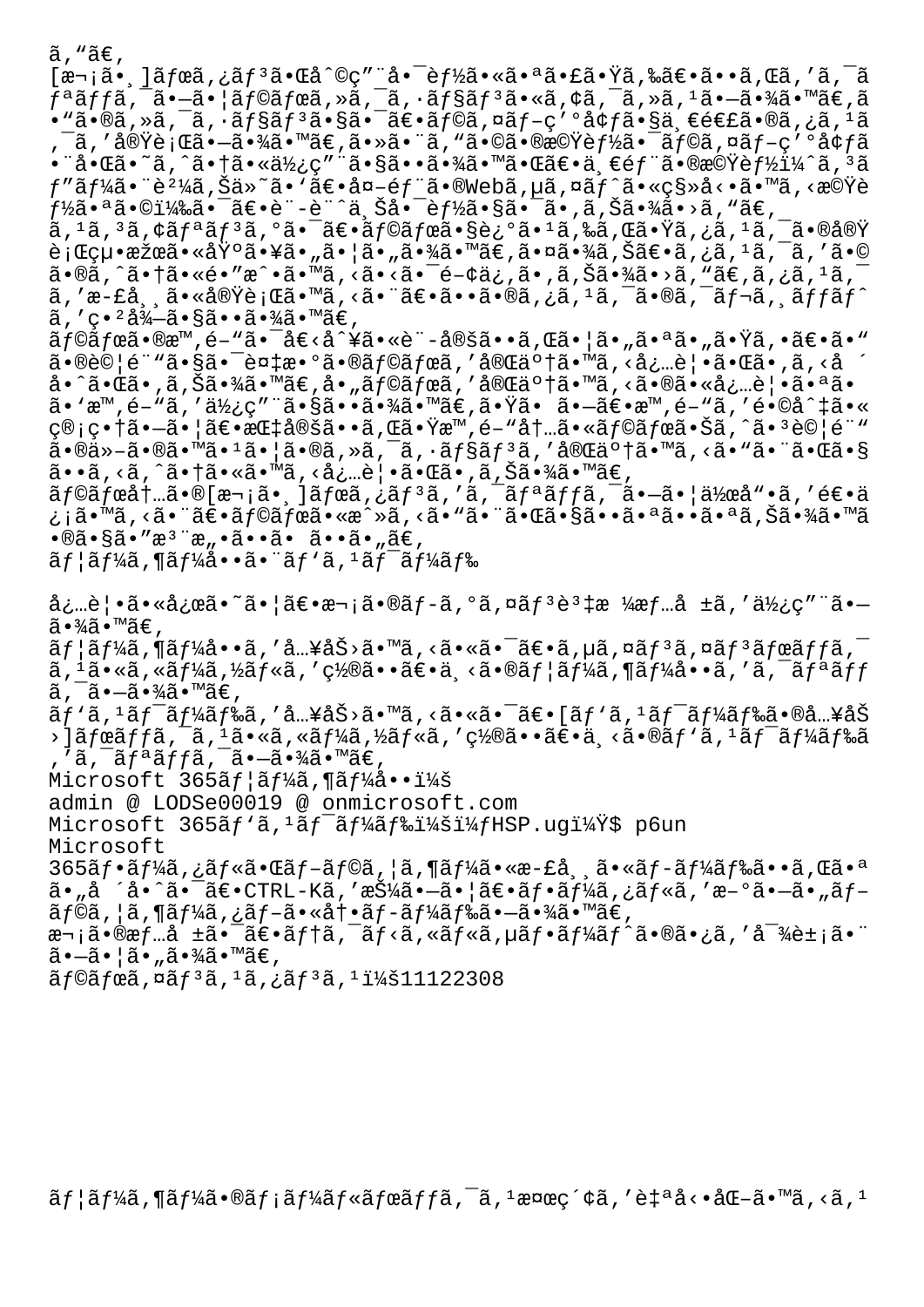Allan Deyoung㕨ã•"㕆啕剕ã•®ãf¦ãƒ¼ã,¶ãƒ¼ã•®ãƒ¡ãƒ¼ãƒ«ãƒœãƒƒã,¯ã,1ã•  $\S$ ã $\epsilon$ •å $\cdot$ ®ã $\cdot$  –æ- $\phi$ ã, •ã $\cdot$ ¨ã $\cdot$ "ã $\cdot$ †å $\cdot$ °è $\cdot$ žã, 'å $\cdot$ «ã, $\epsilon$ ã $f$ ;ã $f$ fã, »ã $f$ ¼ã,  $\tilde{a}$ , 'æ¤æ $\varsigma'$ ¢ã•—㕾ã•™ã€,  $\tilde{a}$ ,  $\tilde{a}$ ,  $\tilde{a}$ ,  $\tilde{a}$ ,  $\tilde{a}$ ,  $\tilde{a}$ ,  $\tilde{a}$ ,  $\tilde{a}$ ,  $\tilde{a}$ ,  $\tilde{a}$ ,  $\tilde{a}$ ,  $\tilde{a}$ ,  $\tilde{a}$ ,  $\tilde{a}$ ,  $\tilde{a}$ ,  $\tilde{a}$ ,  $\tilde{a}$ ,  $\tilde{a}$ ,  $\tilde{a}$ ,  $\tilde{a}$ ,  $\tilde{a}$ ,  $\tilde{a}$ , ã∙¾ã∙™ã€, ã•"ã•®ã,¿ã,<sup>ı</sup>ã,¯ã,′完了ã•™ã,<㕫㕯〕Microsoft  $365$ ç $\mathbb{Q}$ ; ç• †ã, » $\tilde{a}f^3\tilde{a}$ , ¿ã $f^3\tilde{a}$ • «ã, µã, ¤ã $f^3\tilde{a}$ , ¤ã $f^3\tilde{a}$ •  $-\tilde{a}$ • $\tilde{a}$ á•  $\tilde{a}$ €, **Answer:**  Explanation: See explanation below. Explanation Step 1: Create a CSV file that contains information about the searches you want to run The comma separated value (CSV) file that you create in this step contains a row for each user that want to search. You can search the user's Exchange Online mailbox (which includes the archive mailbox, if it's enabled) and their OneDrive for Business site. Or you can search just the mailbox or the OneDrive for Business site. You can also search any site in your SharePoint Online organization. The script that you run in Step 3 will create a separate search for each row in the CSV file. 1. Copy and paste the following text into a .txt file using NotePad. Save this file to a folder on your local computer. You'll save the other scripts to this folder as well. ExchangeLocation,SharePointLocation,ContentMatchQuery,StartDate , EndDate [email protected] ,https://contoso-my.sharepoint.com/personal/sarad\_contoso\_onmic rosoft\_com,( OR legal),1/1/2000,12/31/2005  $[email & #160; protected]$ ,https://[contoso-my.sharepoint.c](/cdn-cgi/l/email-protection)om/personal/sarad\_contoso\_onmic rosoft\_com,( OR legal),1/1/2006,12/31/2010  $[email & #160; protected]$ [,https://contoso-my.sha](/cdn-cgi/l/email-protection)repoint.com/personal/sarad\_contoso\_onmic rosoft\_com,( OR legal),1/1/2011,3/21/2016 [,https://contoso.sharep](/cdn-cgi/l/email-protection)oint.com/sites/contoso,,,3/21/2016 ,https://contoso-my.sharepoint.com/personal/davidl\_contoso\_onmi crosoft  $com,1/1/2015$ , ,https://contoso-my.sharepoint.com/personal/janets\_contoso\_onmi crosoft\_com,,1/1/2015, The first row, or header row, of the file lists the parameters that will be used by New-ComplianceSearch cmdlet to create a new Content Searches. Each parameter name is separated by a comma. Make sure there aren't any spaces in the header row. Each row under the header row represents the parameter values for each search. Be sure to replace the placeholder data in the CSV file with your actual data. 2. Open the .txt file in Excel, and then use the information in the following table to edit the file with information for each search.

3. Save the Excel file as a CSV file to a folder on your local